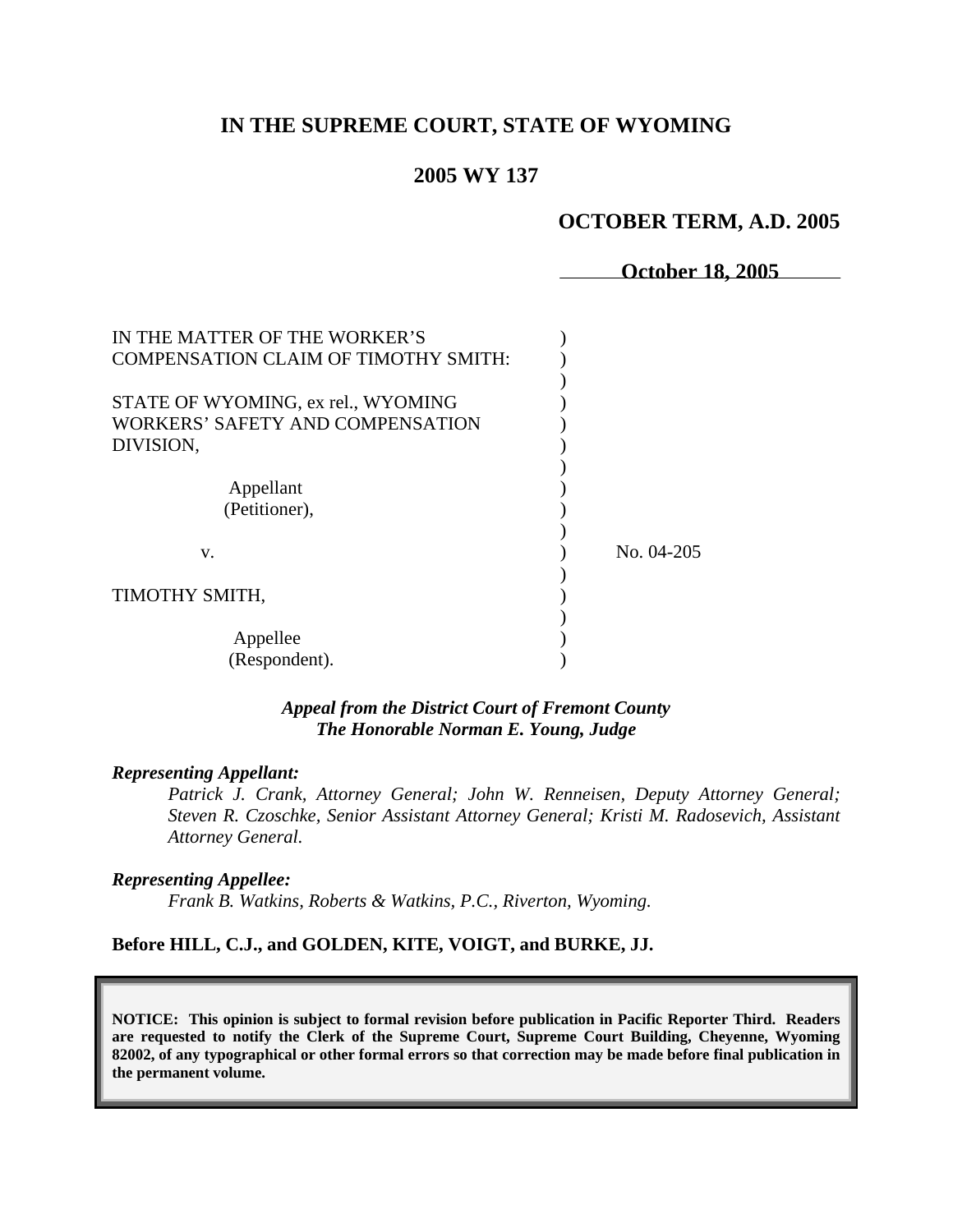## **BURKE, Justice.**

 $\overline{a}$ 

[¶1] The Wyoming Workers' Compensation Division (Division) challenges an award of attorney fees made by the Office of Administrative Hearings (OAH). The Division also challenges the district court's appointment of counsel for claimant in the district court appeal and an award of attorney fees to counsel for his efforts during that appeal. We find no abuse of discretion in the awards of attorney fees. We also find no error in the district court's appointment of counsel to represent claimant in the district court appeal. We affirm.

# *ISSUES*

[¶2] The following issues are presented for our review:

- 1. Did the OAH abuse its discretion by awarding attorney fees and costs in the amount of \$24,205.97, or was the award otherwise not in accordance with law?
- 2. Did the district court abuse its discretion by appointing counsel to represent claimant in defending the Division's appeal of the OAH decision and awarding attorney fees for such representation?

# *FACTS*

[¶3] Timothy Smith (claimant) was employed by United Parcel Service (UPS) for twenty-four years. He filed a report of injury with UPS claiming that he had incurred a work-related injury (tinnitus and hearing loss) as a result of his employment. The Division determined that claimant had not suffered a compensable injury and denied benefits. Claimant filed a timely objection to the denial of his claim. The matter was referred to the OAH for hearing. An attorney, Frank B. Watkins, was appointed to represent claimant. The Division and UPS contested the compensability of claimant's injury. An evidentiary hearing was held January 30, 2003. On March 11, 2003, the OAH entered its order denying benefits on the basis that claimant had failed to establish a compensable injury.

[¶4] Mr. Watkins subsequently filed a Motion for Attorney's Fees. The motion was supported by an itemized statement reflecting fees and costs totaling  $$24,205.97$ .<sup>1</sup> The Division objected to the fee request, filed a Memorandum in Support of Objection to Attorney's Fees and also submitted an affidavit of counsel reflecting hours that the Division's attorney had billed. UPS filed an objection to the request in which it stated:

<sup>&</sup>lt;sup>1</sup> The fee request included \$3,708.47 in costs. The Division did not challenge the award of costs.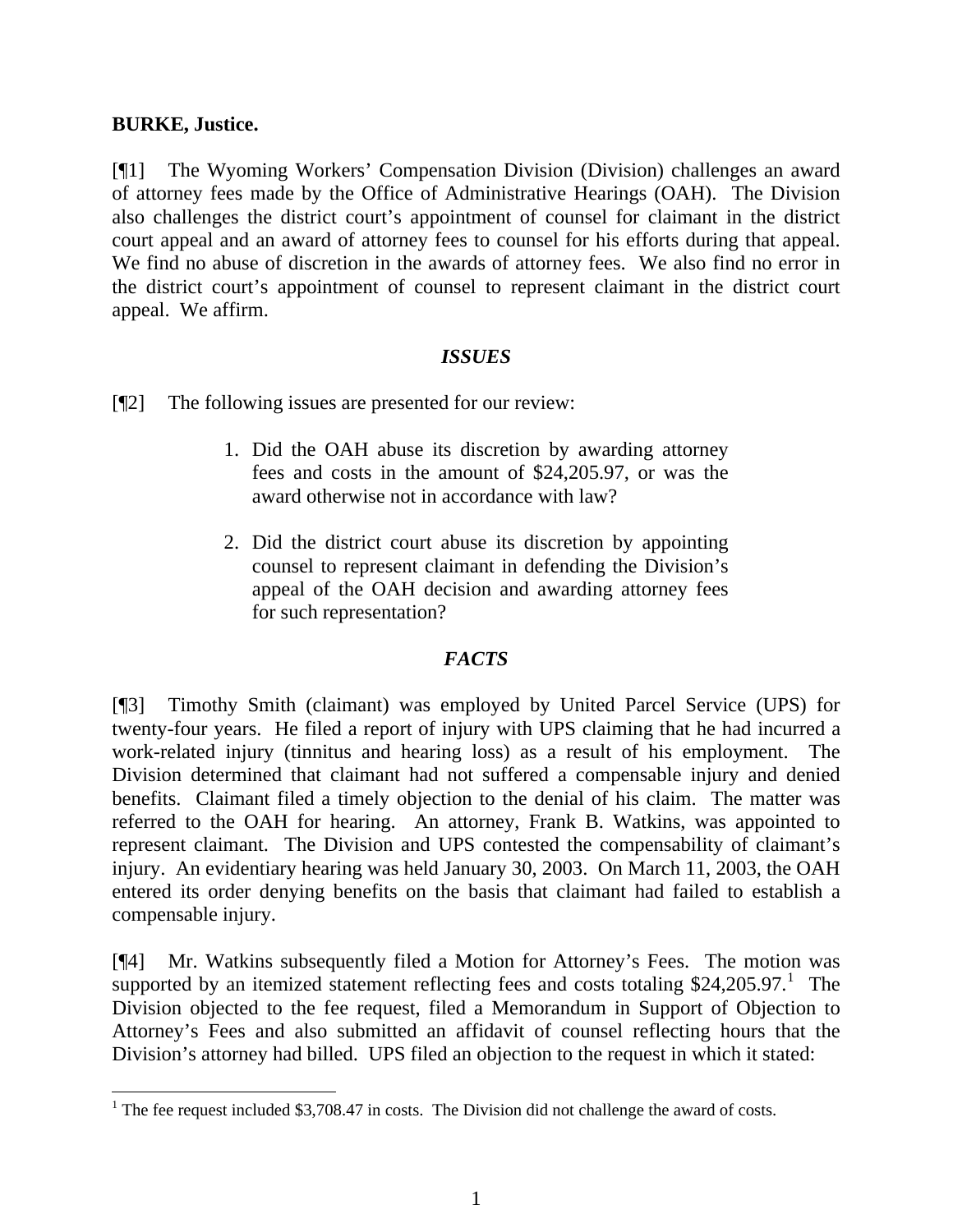The Employer/Objector United Parcel Service (UPS), takes no position with respect to the Employee/Claimant's reques t for attorney's fees in this case to the extent those fees will not be charged against UPS' account and shall no [sic] affect UPS' experience rating, as established by Wyo. Stat. § 27-14-602(d). If the claimed attorney's fees will have any impact on UPS' experience rating or account, UPS' [sic] joins in the objection of the Division of Worker Safety and Compensation.

A hearing was held on the motion. The OAH found that the requested attorney fees and costs were reasonable and entered an order awarding attorney fees and costs in the amount of \$24,205.97.

[¶5] The Division appealed the attorney fee award to the district court. The district court appointed Mr. Watkins to represent claimant in the appeal. The district court affirmed the award and also entered an order awarding additional attorney fees in the amount of \$2,167.77 for defense of the district court appeal. The Division filed this appeal.

## *STANDARD OF REVIEW*

[ $[$ [6] We review administrative decisions pursuant to Wyo. Stat. Ann. § 16-3-114 $(c)$ ] (LexisNexis 2001) which states, in pertinent part, that the reviewing court shall:

> findings and conclusions found to be: (ii) Hold unlawful and set aside agency action,

> > . . .

(A) Arbitrary, capricious, an abuse of discretion or otherwise not in accordance with law; [or]

Unsupported by substantial evidence in a case reviewed on the record of an agency hearing provided by statute. (E)

[¶7] We review an award of attorney fees under an abuse of discretion standard. *ohnston v. Stephenson,* 938 P.2d 861, 862 (Wyo. 1997); *Burd v. State ex rel. Safety and J Comp. Div.,* 2004 WY 108, ¶ 28, 97 P.3d 802, 809 (Wyo. 2004). "When an abuse of discretion is the issue on review, the reviewing court examines the question of whether the agency's 'decision was based on a consideration of relevant factors and whether it is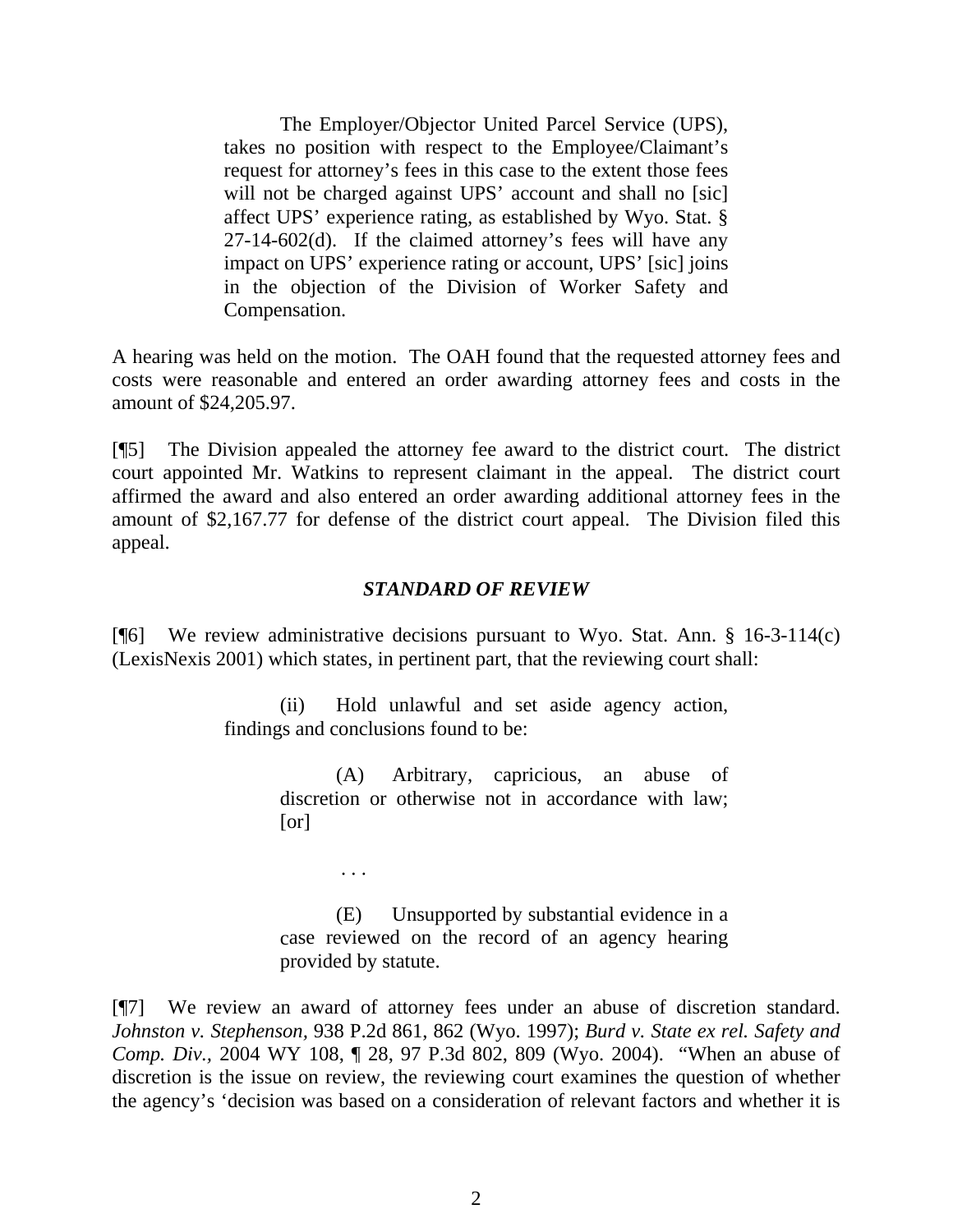rational."" *State ex rel. Wyo. Workers' Safety and Compensation Div. v. Gerrard, 2001* WY 7, ¶ 7, 17 P.3d 20, 23 (Wyo. 2001) (quoting *Matter of Corman,* 909 P.2d 966, 971 (Wyo. 1996)). "A court abuses its discretion only when it acts in a manner which exceeds the bounds of reason under the circumstances." *Johnston,* 938 P.2d at 862 (quoting *Goff v. Goff,* 844 P.2d 1087, 1092 (Wyo. 1993)). The burden of proof rests with the party attacking the trial court's ruling to establish an abuse of discretion. *Johnston,*  938 P.2d at 862; *UNC Teton Exploration Drilling v. Peyton*, 774 P.2d 584, 595 (Wyo. 1989). The interpretation and correct application of the provisions of the Wyoming Worker's Compensation Act involve questions of law over which our review authority is plenary. We affirm conclusions of law made by an administrative agency only if they are in accord with the law. We do not afford any deference to the agency's determination, and we will correct any error made by the agency in either interpreting or applying the law. *Bailey v. State ex rel. Wyo. Workers' Safety & Compensation Div.,*  2002 WY 145, ¶¶ 9-10, 55 P.3d 23, 26 (Wyo. 2002). Whether a claimant is entitled to paid legal representation is a matter of law which we review *de novo*. *Painter v. State ex rel. Wyoming Worker's Compensation Div.,* 931 P.2d 953, 954 (Wyo. 1997).

## *DISCUSSION*

## *Award of Attorney Fees by OAH*

[¶8] A hearing examiner is authorized to award reasonable fees pursuant to Wyo. Stat. Ann.  $\S 27-14-602(d)$  (LexisNexis 2001). The statute does not specify factors that the hearing examiner must consider in making his attorney fee award. We have suggested, however, that hearing examiners refer to the factors set forth in Wyo. Stat. Ann. § 1-14- 126(b) (LexisNexis 2001) which states:

> (b) In civil actions for which an award of attorney's fees is authorized, the court in its discretion may award reasonable attorney's fees to the prevailing party without requiring expert testimony. In exercising its discretion the court may consider the following factors:

> > $(i)$  The time and labor required, the novelty and difficulty of the questions involved, and the skill requisite to perform the legal service properly;

> > (ii) The likelihood that the acceptance of the particular employment precluded other employment by the law yer;

> > The fee customarily charged in the locality for similar legal services; (iii)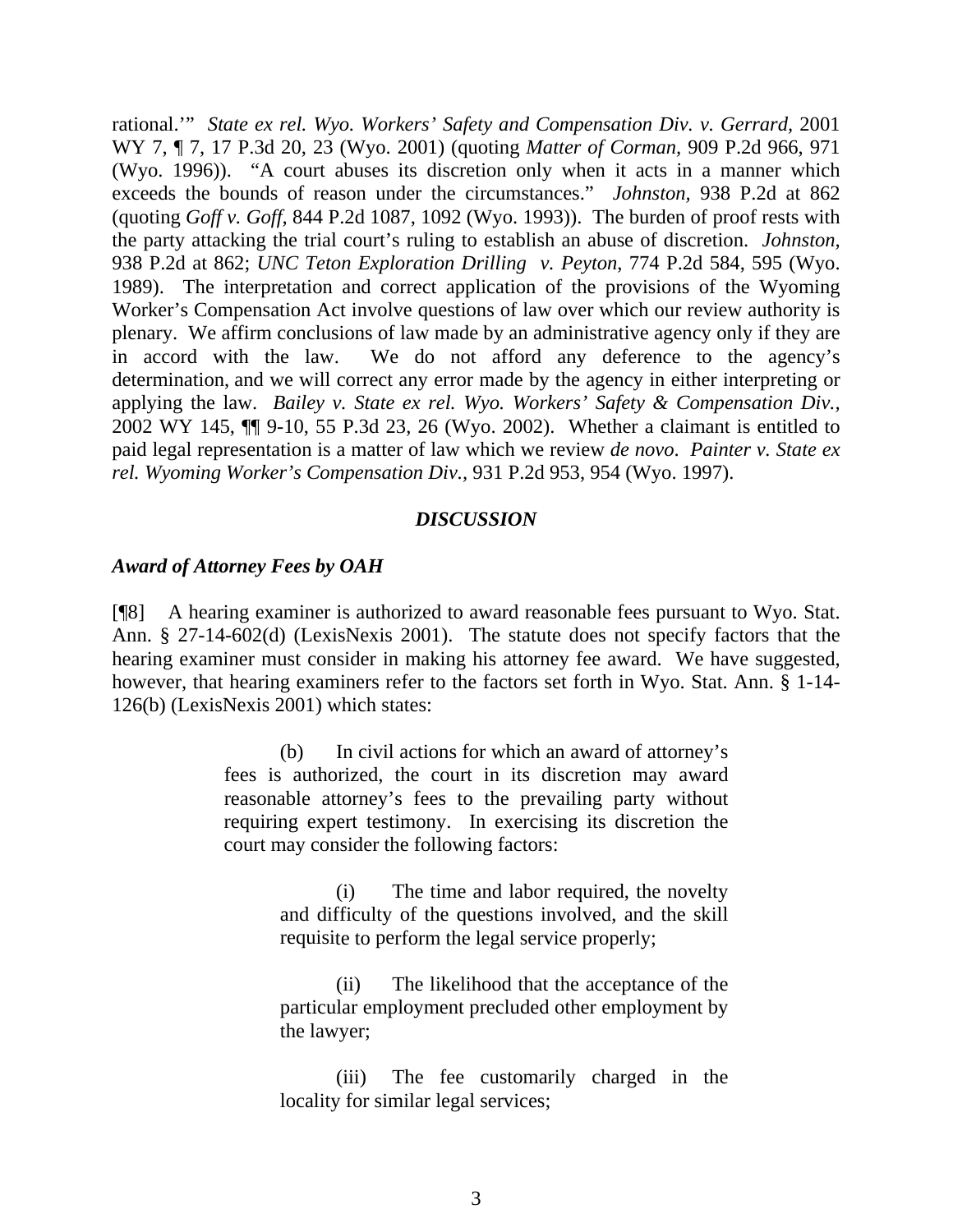(iv) The amount involved and the results obtained;

(v) The time limitations imposed by the client or by the circumstances;

(vi) The nature and length of the professional relationship with the client;

(vii) The experience, reputation and ability of the lawyer or lawyers performing the services; and

. (viii) Whether the fee is fixed or contingent

*Cargile v. State ex rel. Wyo. Workers' Safety and Compensation Division, 965 P.2d 666,* 69 (Wyo. 1998). We have also approved application of the lodestar test to determine 6 the reasonableness of attorney fees. The lodestar test requires that two elements be considered: 1) whether the fee charged represents the product of reasonable hours at a reasonable rate; and 2) whether other factors of discretionary application should be considered to adjust the fee upward or downward. *Burd*, ¶ 25; *Forshee v. Delaney,* 2005 WY 103, ¶ 7, 118 P.3d 445, 448 (Wyo. 2005).

[¶9] The Division contends that, pursuant to Wyo. Stat. Ann. § 27-14-602(d), the hearing examiner is not authorized to award attorney fees which exceed the benefits at issue. $2^{\degree}$  The Division also contends that the award is unreasonable and excessive when

 $\overline{a}$ <sup>2</sup> Wyo. Stat. Ann. § 27-14-602(d) (LexisNexis 2001) states:

<sup>(</sup>d) Upon request, the hearing examiner may appoint an attorney to represent the employee or claimants and may allow the appointed attorney a reasonable fee for his services at the conclusion of the proceeding. An appointed attorney shall be paid according to the order of the hearing examiner either from the worker's compensation account, from amounts awarded to the employee or claimants or from the employer. In any contested case where the issue is the compensability of an injury, a prevailing employer's attorney fees shall also be paid according to the order of the hearing examiner from the worker's compensation account, not to affect the employer's experience rating. An award of attorney's fees shall be for a reasonable number of hours and shall not exceed the benefits at issue in the contested case hearing. In all other cases if the employer or division prevails, the attorney's fees allowed an employee's attorney shall not affect the employer's experience rating. Attorney fees allowed shall be at an hourly rate established by the director of the office of administrative hearings and any application for attorney's fees shall be supported by a verified itemization of all services provided. No fee shall be awarded in any case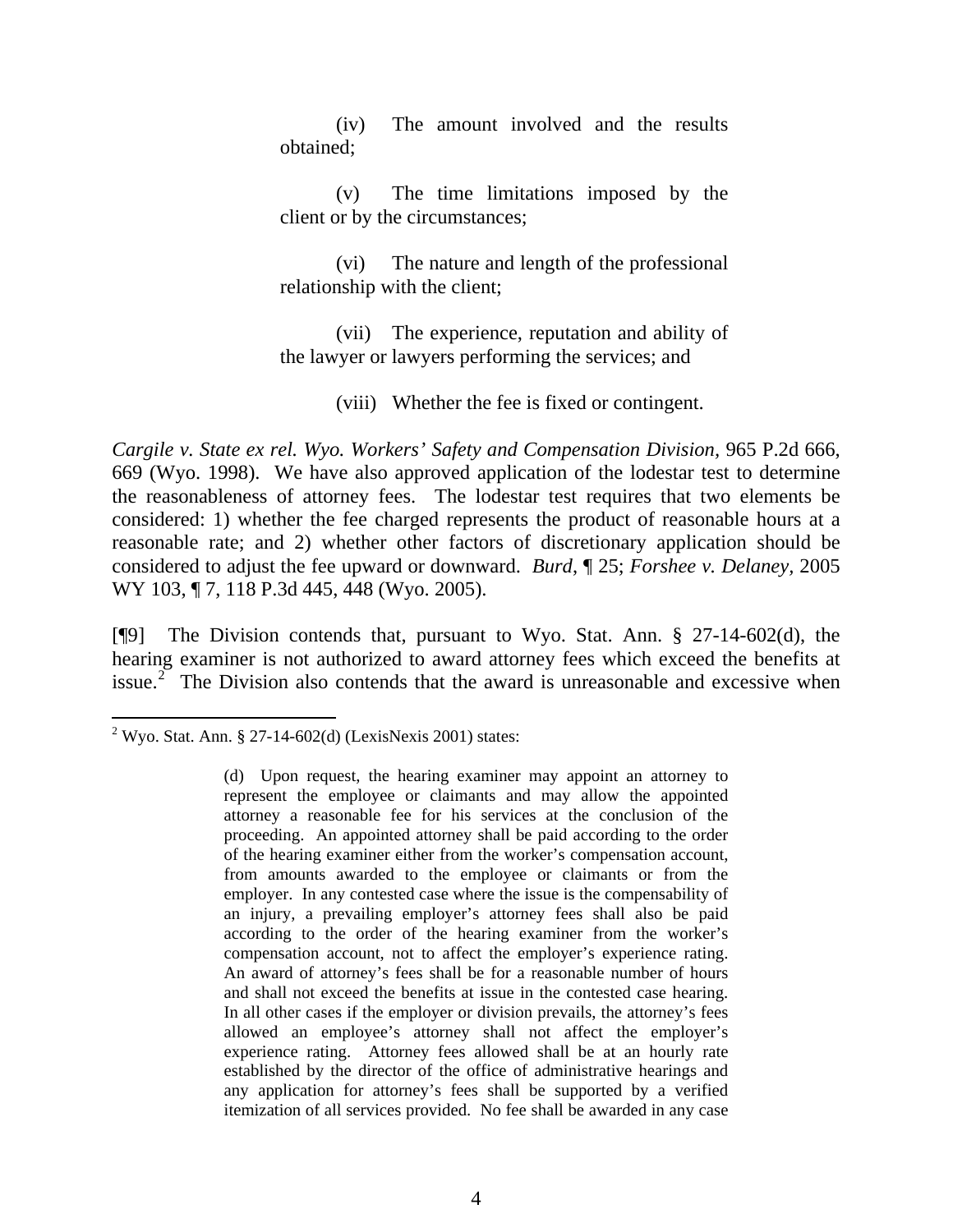evaluated properly pursuant to the factors set forth in Wyo. Stat. Ann. § 1-14-126(b) and the lodestar test.

[¶10] In support of its position that the attorney fee award cannot exceed the benefits at issue, the Division relies upon that portion of Wyo. Stat. Ann. § 27-14-602(d) which states, "[a]n award of attorney's fees shall be for a reasonable number of hours and shall not exceed the benefits at issue in the contested case hearing." According to the Division, the "benefits at issue" total \$1,277.00 and any attorney fee award in excess of that amount violates the clear dictates of the statute. We disagree. We rejected a similar argument in *State ex rel. Wyo. Workers' Safety and Compensation Div. v. Gerrard,* 2001 WY 7, 17 P.3d 20 (Wyo. 2001) and held that the limiting language in Wyo. Stat. Ann. § 27-14-602(d) applies only to a prevailing employer's attorney fees. We stated, "[c]ontrary to the Division's contention, the language did not diminish or limit the hearing examiner's jurisdiction to appoint counsel for the employee and award that attorney reasonable fees." *Gerrard,* ¶ 15*.* The Division acknowledges our holding in *Gerrard,* but asks us to reconsider our decision. We decline to do so and reaffirm our holding in *Gerrard* that Wyo. Stat. Ann. § 27-14-602(d) does not limit an award of an employee's attorney fees to the "benefits at issue."<sup>[3](#page-5-0)</sup>

[¶11] In support of its contention that the OAH abused its discretion, the Division challenges the sufficiency of the findings by the hearing examiner. In his order, the hearing officer identified, and stated that he considered, all of the factors set forth in Wyo. Stat. Ann. § 1-14-126(b). The hearing examiner specifically noted that claimant's attorney had presented an itemized billing of the attorney fees. He commented on the litigation:

> . . . The matter was vigorously and extensively litigated. The issue was precedent setting for UPS nationwide. The UPS attorney, . . . , represented that his law firm, . . . , billed more hours and billed more fees to his client than Employee/Claimant's attorney has billed Workers' Compensation in this case.

> in which the hearing examiner determines the claim or objection to be frivolous and without legal or factual justification.

 $\overline{a}$ 

<span id="page-5-0"></span><sup>&</sup>lt;sup>3</sup> Comment regarding the phrase "benefits at issue" is warranted. The Division contends throughout its brief that the "benefits at issue" totaled only \$1,277.00, which was the amount of medical bills incurred by claimant. This characterization does not accurately reflect what was at stake for claimant in the contested case hearing. If claimant met his burden of proof of establishing a compensable injury, he was potentially eligible to receive additional benefits including payment of future medical bills and awards for impairment and disability. Wyo. Stat. Ann. § 27-14-403 (LexisNexis 2001).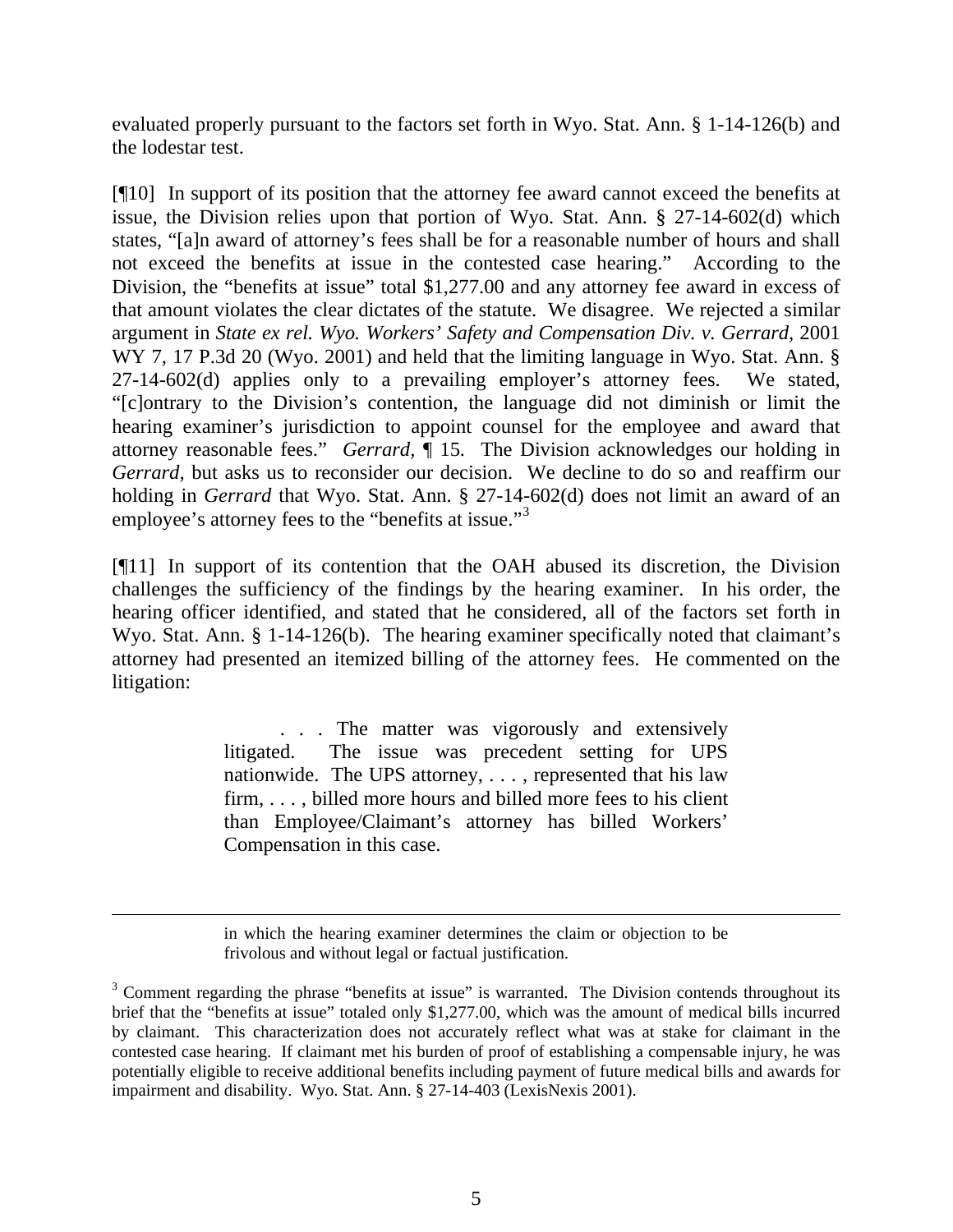The hearing examiner indicated that he reviewed and considered the Division's objection, its supporting memorandum and affidavit in opposition to the attorney fee request. The hearing examiner determined that the fees and costs were "reasonable and proper under the circumstances of this case." There is sufficient evidence in the record to support the determination of the hearing examiner.

[¶12] The hourly rate of claimant's attorney was established by regulation and was not challenged by the Division. The Division did not object to the costs incurred by claimant's attorney. The Division's attack on the fee application focused upon the total hours claimed. However, despite the submission of an itemized billing by claimant's attorney, the Division did not object to any specific item in the billing. In support of its position, the Division contends that the total award is unreasonable because "the benefits at issue" totaled only \$1,277.00. Additionally, the Division suggests that reasonableness of attorney fees should be measured by the approximately \$6,700.00 in attorney fees and costs which it incurred in defending the claim.

[¶13] We have no difficulty in understanding why the hearing examiner may have rejected the Division's contentions. As previously mentioned, much more was at stake for claimant than the \$1,277.00 in medical bills. The Division's affidavit reflecting attorney fees which it had incurred, even if relevant, is hardly persuasive. The affidavit was not supported by an itemization of hours spent by the Division's attorney and would not have been helpful to the hearing examiner in evaluating the reasonableness of time spent by claimant's attorney for specific tasks. More significantly, the record reflects that counsel for UPS took the lead in the litigation. Claimant, on the other hand, was forced to battle both the Division and an employer who was highly motivated to prevail in a case which it deemed "precedent setting." It is not surprising that the Division incurred fewer hours in defense of the litigation than did claimant.

14] The record reveals that the employer's perception of the significance of this case [¶ played a substantial role in the amount of time and resources expended by the parties. According to counsel for UPS, "this was a case that had important implications for UPS." During the hearing on attorney fees, the hearing examiner observed, "[i]t was unusual for me to see a Work[er's] Comp case that was treated this way." He characterized the litigation as "total war." Counsel for the employer explained that UPS was concerned that a determination of compensability would open the door to future benefit claims by claimant. More significantly, UPS was concerned that a compensability determination in favor of claimant would result in future hearing loss claims by other UPS employees. Additionally, UPS feared that an unfavorable result in a hearing loss case could result in imposition of federally mandated "hearing conservation programs." As a byproduct of the UPS risk perception, several experts were involved, numerous depositions were taken and many hours were spent in litigation by counsel for all parties.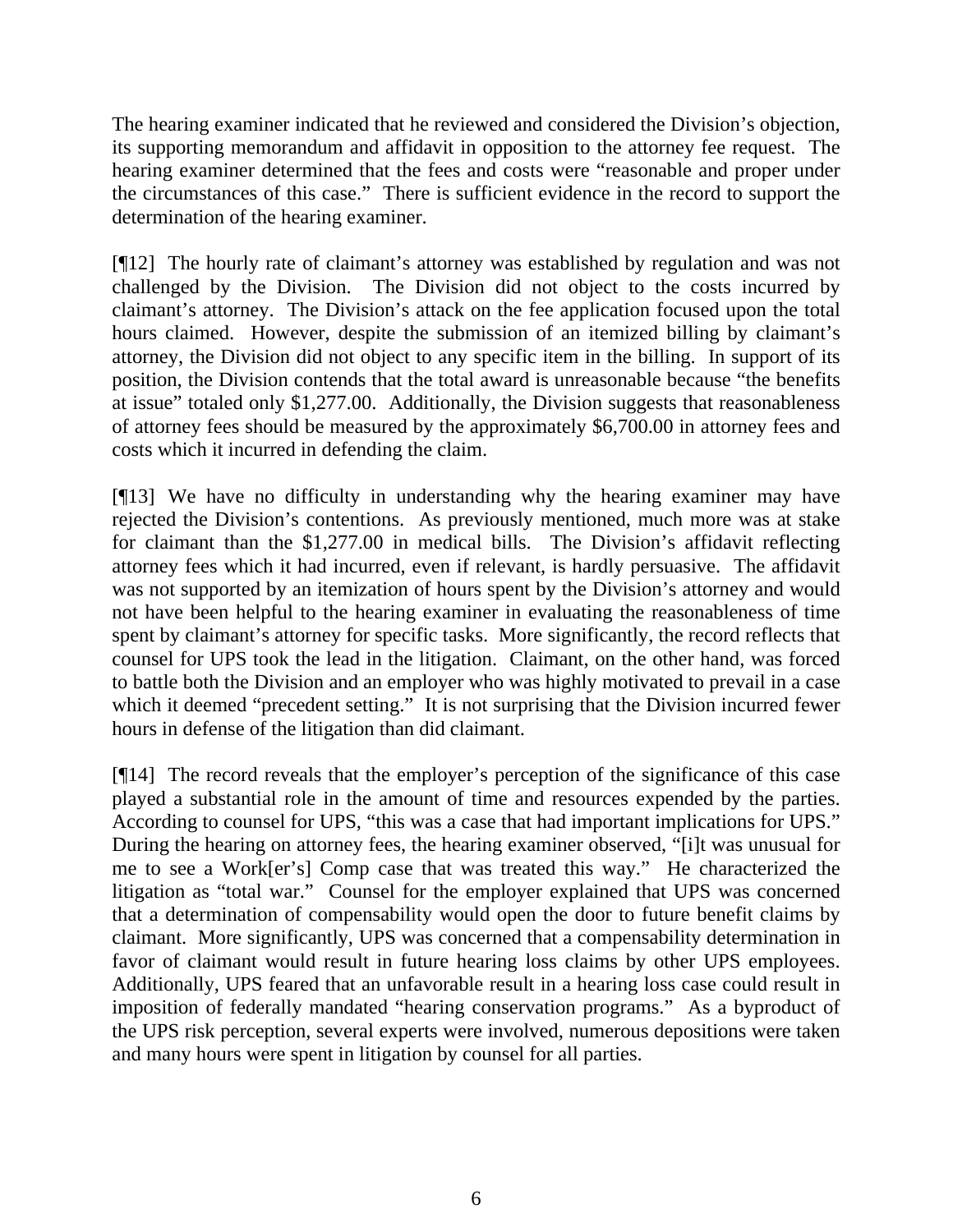[¶15] The hearing examiner recognized that the litigation was novel and difficult and could properly give considerable weight to this factor in determining a reasonable attorney fee. Wyo. Stat. Ann. § 1-14-126(b)(i). The hearing examiner could also properly conclude that the extensive time and labor reflected in Mr. Watkins' bill was warranted because of the nature of the vigorous defense mounted by UPS and the Division. *Id*. Similarly, under the lodestar test, the hearing examiner could properly determine that a downward adjustment of the fee request was not warranted. We find no abuse of discretion in the hearing examiner's award of attorney fees.

# *Award of Attorney Fees by the District Court*

[¶16] The Division also challenges the district court's appointment of Mr. Watkins as claimant's attorney in the district court appeal. Initially, the Division contends that the appointment of Mr. Watkins was improper because he was not representing the employee in the appeal "he was representing himself." We find no merit to the Division's contention.

[¶17] Mr. Watkins was appointed to represent claimant in the district court appeal pursuant to Wyo. Stat. Ann. § 27-14-615 (LexisNexis 2001) which states, in pertinent part, "[t]he district court may appoint an attorney to represent the employee during proceedings in the district court and appeal to the supreme court. The district court may allow the attorney a reasonable fee for his services at the conclusion of the proceedings in district court. . . ."

[¶18] The statute clearly and unambiguously authorizes the district court to appoint an attorney to represent an employee in "proceedings in district court." The term "proceedings" includes representation of an employee in an appeal to the district court. *Graves v. Utah Power & Light Co.,* 713 P.2d 187, 194 (Wyo. 1986). In this case, claimant was the employee and named party. Mr. Watkins is not a party in this case. The appeal to the district court initiated by the Division, even if limited to an issue relating to attorney fees, did not change the parties or effect a *de facto* substitution of the parties. We have previously recognized that Wyo. Stat. Ann. § 27-14-615 authorizes a district court to award attorney fees when the only issue on appeal is the correctness of an OAH decision regarding attorney fees. *Painter,* 931 P.2d at 956.

[¶19] The Division also contends that appointment of an attorney and an award of attorney fees by the district court is precluded by our decision in *Sheneman v. Division of Worker's Safety,* 962 P.2d 874 (Wyo. 1998). In *Sheneman*, the employee sought review by the district court of an order of the Internal Hearing Unit of the Workers' Compensation and Safety Division that denied the relief sought by the employee. The district court affirmed the decision. The district court also denied a request for attorney fees for representation of the employee in the district court appeal. We affirmed denial of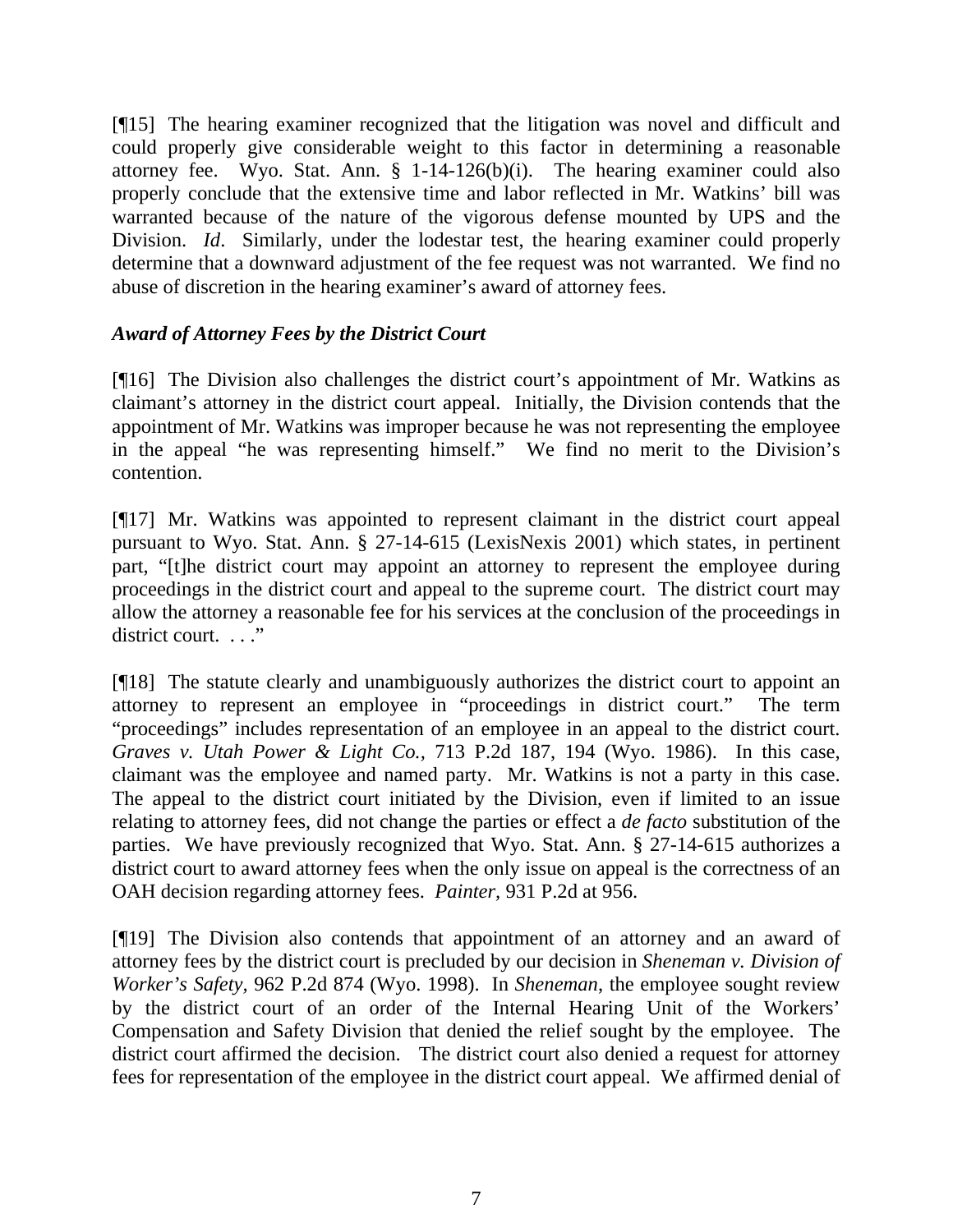attorney fees on the basis that an award of attorney fees was not authorized by Wyo. Stat. Ann. § 27-14-615 because:

> No benefits were at issue in the review of the final order by the IHU that Sheneman sought in the district court. The only issue was whether Sheneman had made a timely filing of his objection to the Final Determination of the Division of Worker's Safety and Compensation, Department of Employment and a request for a hearing. The district court correctly determined that no attorney's fees were authorized pursuant to statute because no benefits were at issue in the review sought by Sheneman. The plain and unambiguous language of WYO. STAT. § 27-14-615 forecloses Sheneman's claim for attorney's fees.

*Sheneman,* 962 P.2d at 876. We based our decision in *Sheneman* on an interpretation of that portion of Wyo. Stat. Ann. § 27-14-615 which states, "[a]n award of attorney's fees shall be for a reasonable number of hours and shall not exceed the benefits at issue in the appeal." In *Sheneman* we noted that, "[t]he plain language of this statute limits an award of attorney's fees to the benefits at issue in the appeal." *Sheneman,* 962 P.2d at 876.

[¶20] Subsequently, in *Gerrard*, we were called upon to determine if similar statutory language in Wyo. Stat. Ann. § 27-14-602(d) limited an award of attorney fees by the OAH for the representation of a claimant to the "benefits at issue in the contested case hearing." We held that the statutory language did not restrict the amount of attorney fees allowable for representation of a claimant. We explained our reasoning:

> It being concluded  $\S$  27-14-602(d) applies, we now address the pivotal issue of whether, as the Division contends, the statutory language precludes the employee's attorney from being awarded attorney's fees in excess of the sums at issue in the contested case proceeding. In order to ascertain this issue, we must examine and interpret the language of the statute.

> In 1995, § 27-14-602(d) was amended by the legislature to add the language denoted by bold italics, as follows:

> > (d) Upon request, the hearing examiner may appoint an attorney to represent the employee or claimants and may allow the appointed attorney a reasonable fee for his services at the conclusion of the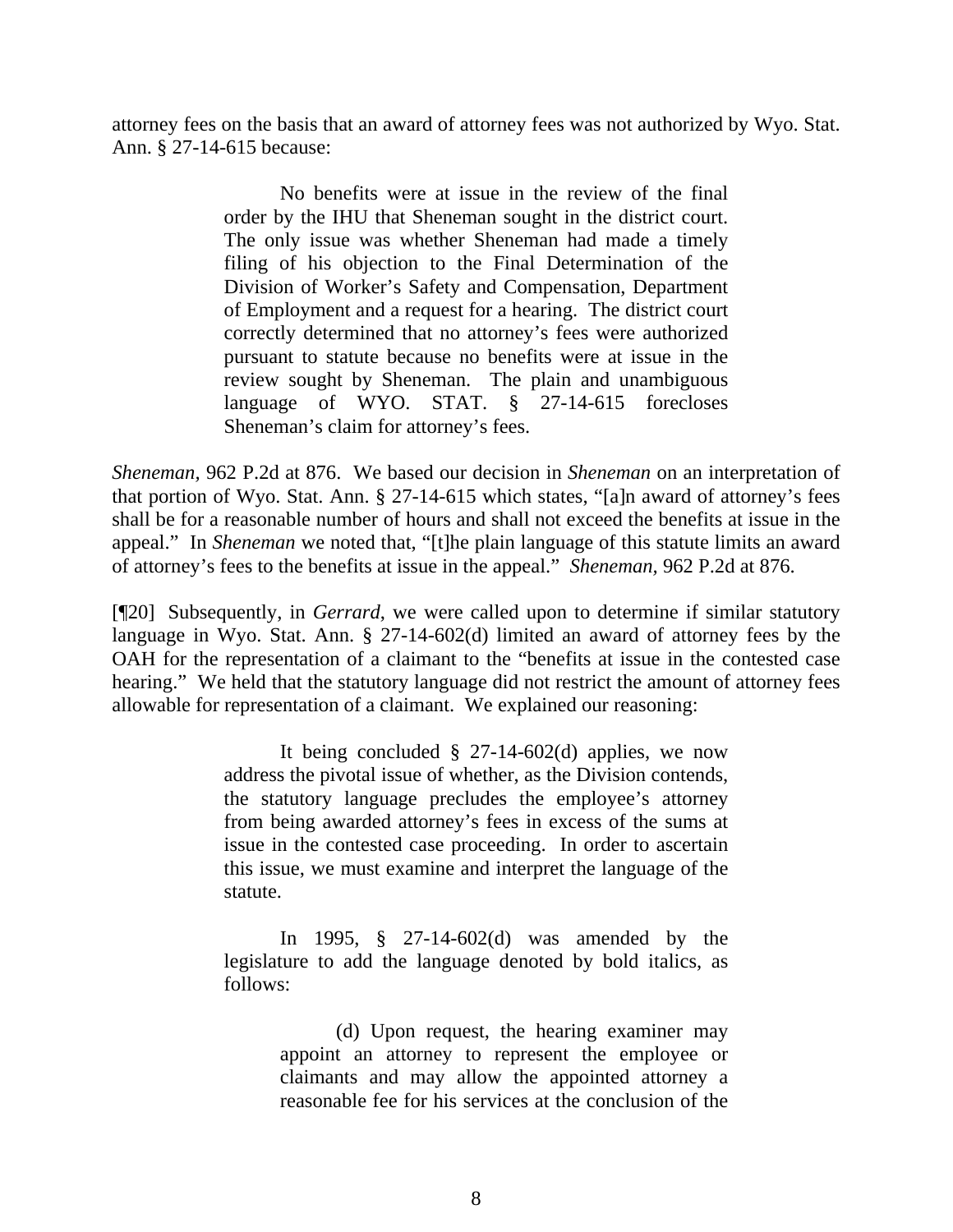proceeding. An appointed attorney shall be paid according to the order of the hearing examiner either from the worker's compensation account, from amounts awarded to the employee or claimants or from the employer. *In any contested case where the issue is the compensability of an injury, a prevailing employer's attorney fees shall also be paid according to the order of the hearing examiner from the worker's compensation account, not to affect the employer's experience rating. An award of attorney's fees shall be for a reasonable number of hours and shall not exceed the benefits at issue in the contested case hearing. In all other cases* if the employer or division prevails, the attorney's fees allowed an *employee's attorney* shall not affect the employer's experience rating. *Attorney* fees allowed shall be at an hourly rate established by the director of the office of administrative hearings and any application for attorney's fees shall be supported by a verified itemization of all services provided. No fee shall be awarded in any case in which the hearing examiner determines the claim *or objection* to be frivolous and without legal or factual justification.

199 5 Wyo. Sess. Laws ch. 193, § 1.

The first sentence of the statute remained unchanged and provides that "the hearing examiner may appoint an atto rney to represent the employee or claimants and may allo w the appointed attorney a reasonable fee for his services at th e conclusion of the proceeding." The hearing examiner's juri sdiction to appoint counsel for the employee and award reas onable attorney's fees at the conclusion of the proceeding was retained wholly intact. The change affected by the added ame ndment language was that, in the event of a contested case regarding compensability of an injury, a prevailing emp loyer's attorney's fees could be awarded but were not to exc eed the benefits at issue in the contested case hearing. The hea ring examiner's jurisdiction to award a prevailing emp loyer's attorney's fees not to exceed the benefits at issue in t he contested case hearing was added. Contrary to the Div ision's contention, the language did not diminish or limit the hearing examiner's jurisdiction to appoint counsel for the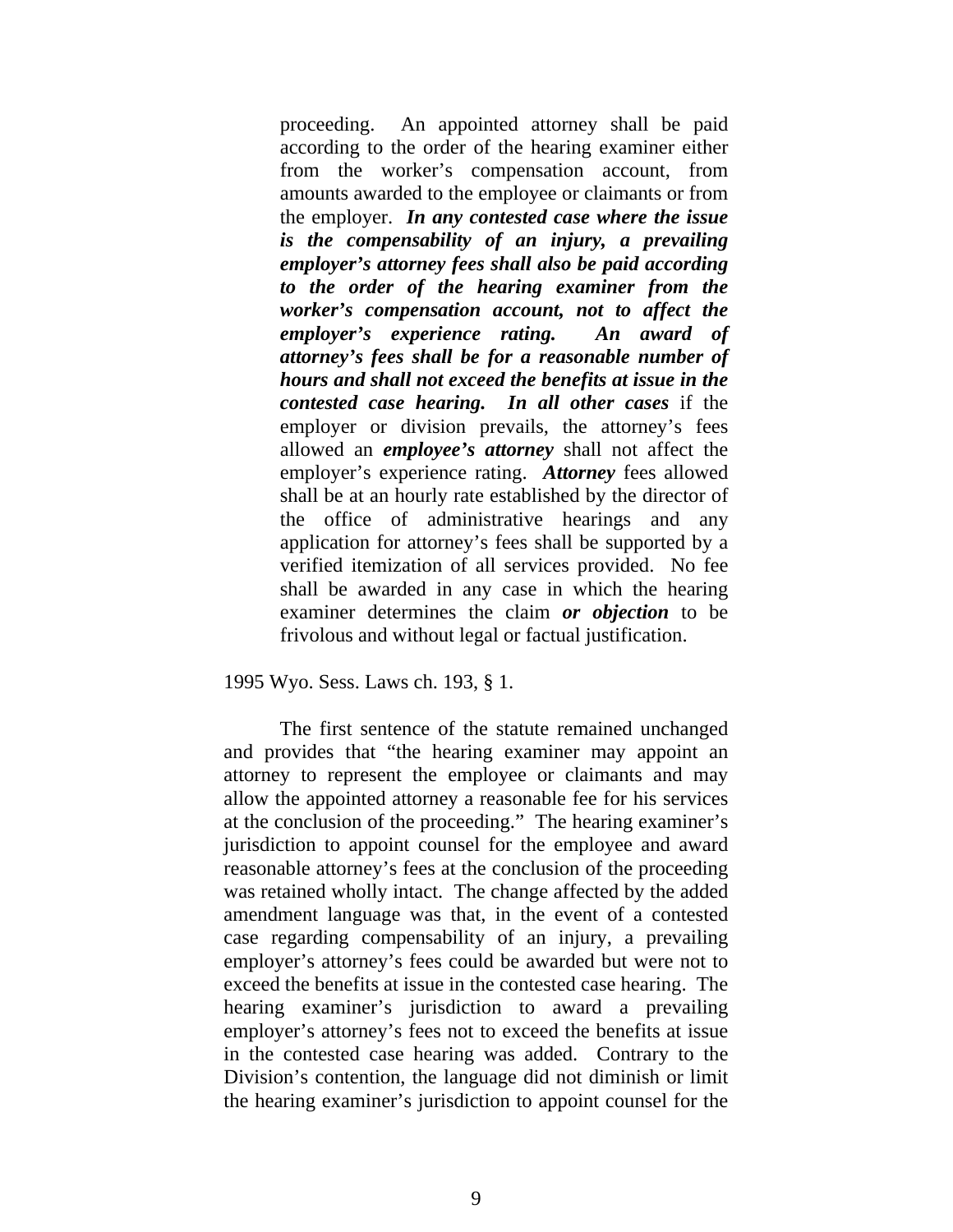emp loyee and award that attorney reasonable fees. To con clude otherwise would render the first sentence of the stat ute meaningless, and this we will not do. *US WEST Communications, Inc. v. Wyoming Public Service Com mission*, 989 P.2d 616, 619-20 (Wyo. 1999); *McClellan v. S tate*, 933 P.2d 461, 465 (Wyo. 1997).

Our conclusion is further supported by the preamble language to this session law:

> AN ACT to amend W.S. 27-14-602(d) and 27-14-615 relating to worker's compensation; allowing payment of attorney fees incurred by prevailing employers in contested cases and appeals; specifying that fees shall not be awarded in the case of certain frivolous claims or objections; and providing for an effective date.

1995 Wyo. Sess. Laws ch. 193. Likewise it is consistent with our holding in Painter v. State ex rel. Wyoming Worker's *Compensation Division*, 931 P.2d 953, 955 (Wyo. 1997), *abrogated on other grounds by Vaughn v. State*, 962 P.2d 149, 151 (Wyo. 1998), that a hearing examiner has jurisdiction to appoint counsel for an employee when the Division issues a final determination regarding compensability of an injury and further to award fees to the appointed attorney at the conclusion of the proceedings, regardless of whether a full contested case hearing is held.

*Gerrard*, ¶¶ 1 3 – 16.

 $\overline{a}$ 

[¶21] We conclude that our analysis in *Gerrard* is applicable to our interpretation of Wyo. Stat. Ann § 27-14-615.<sup>4</sup> Both statutes, Wyo. Stat. Ann § 27-14-602(d), which we

*Appointment of attorneys for court proceedings; fees*.

The district court may appoint an attorney to represent the employee during proceedings in the district court and appeal to the supreme court. The district court may allow the attorney a reasonable fee for his services at the conclusion of the proceedings in district court and the supreme court may allow for reasonable fees for services at the conclusion of the proceedings in the supreme court. *In any appeal where the issue is the compensability of an injury, a prevailing employer's attorney fees shall also be paid according to the order of the district* 

 $4$  The full text of Wyo. Stat. Ann. § 27-14-615 states: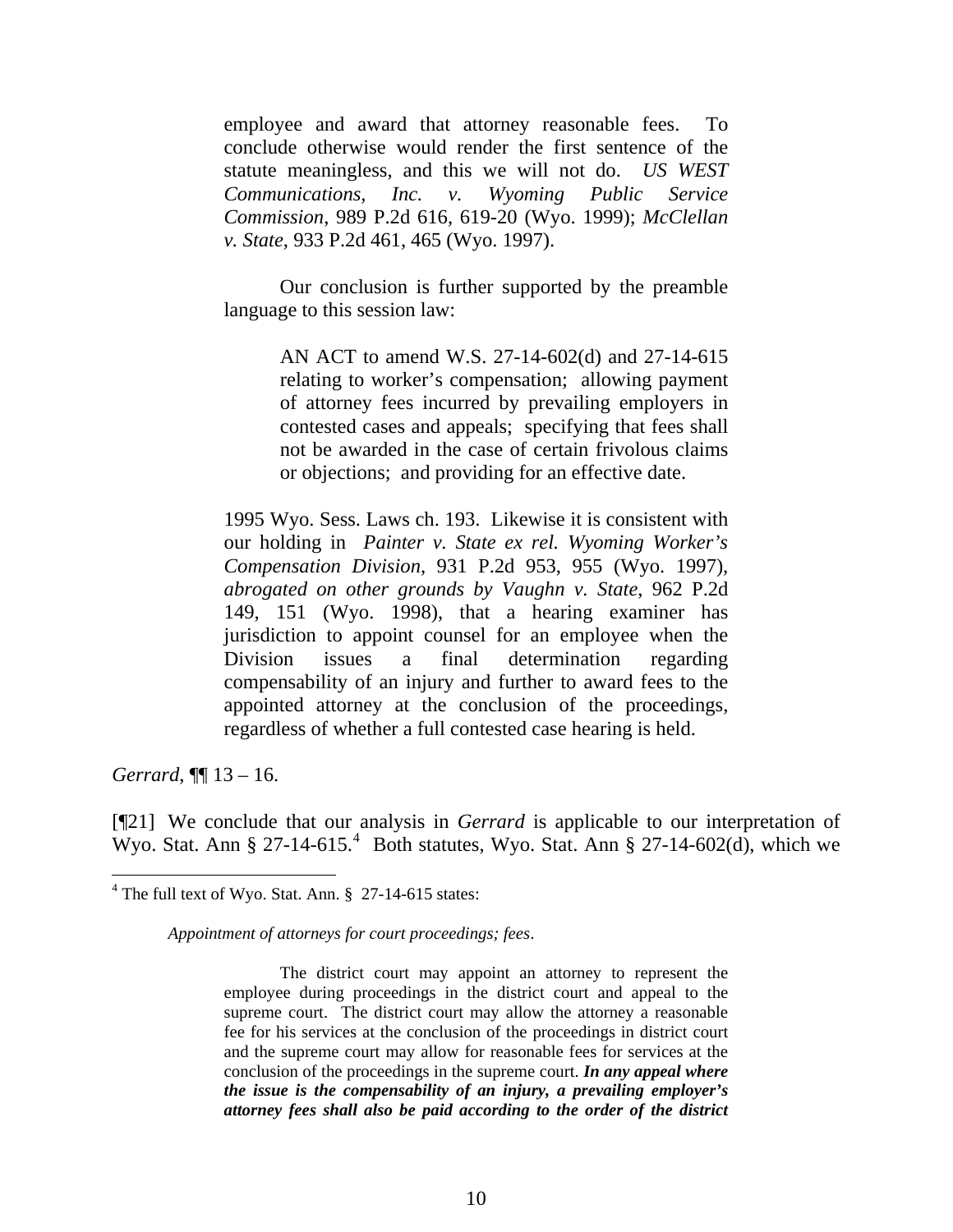interpreted in *Gerrard*, and Wyo. Stat. Ann § 27-14-615, which is at issue in this case, were amended in 1995. The language added in both statutes was substantially similar, the only difference being that Wyo. Stat. Ann § 27-14-602(d) relates to contested case hearings and Wyo. Stat. Ann § 27-14-615 involves appeals of the contested case hearing.

[¶22] The first sentence of Wyo. Stat. Ann § 27-14-615 authorizes the district court to appoint an attorney to represent an employee in proceedings before the district court. The Division urges us to adopt an interpretation of the statute which would "render the first sentence meaningless" and would unduly restrict a claimant's right to legal representation. We rejected a similar argument in *Gerrard* relating to Wyo. Stat. Ann § 27-14-602(d) and reject it here. The 1995 amendment of Wyo. Stat. Ann § 27-14-615 did not change the first sentence. The added language authorized an award of attorney fees to the employer's attorney but did not restrict the district court's authority to appoint counsel for the employee in the appeal and to award employee's counsel a reasonable attorney fee.

[¶23] To hold otherwise would result in a legal environment that would allow the Division an uncontested appeal of every attorney fee award. Such a result is not warranted by the language of the statute and would undermine a claimant's right to counsel. Few attorneys, if any, would choose to represent claimants at the hearing level if they are required to fight for their statutorily authorized fees on appeal.

[¶24] We hold that pursuant to Wyo. Stat. Ann. § 27-14-615, a district court has authority to award reasonable attorney fees in its discretion to an employee's attorney and that the amount of the attorney fees awarded is not limited to the "benefits at issue" in the appeal. To the extent that this decision conflicts with our holding in *Sheneman,* we hereby overrule *Sheneman.*

> *court or supreme court from the worker's compensation account, not to affect the employer's experience rating. An award of attorney's fees shall be for a reasonable number of hours and shall not exceed the benefits at issue in the appeal. In all other cases*, if the employer or division prevails in the district court or supreme court, as the case may be, the fees *allowed an employee's attorney* shall not affect the employer's experience rating.

(Emphasized language was added in 1995.)

 $\overline{a}$